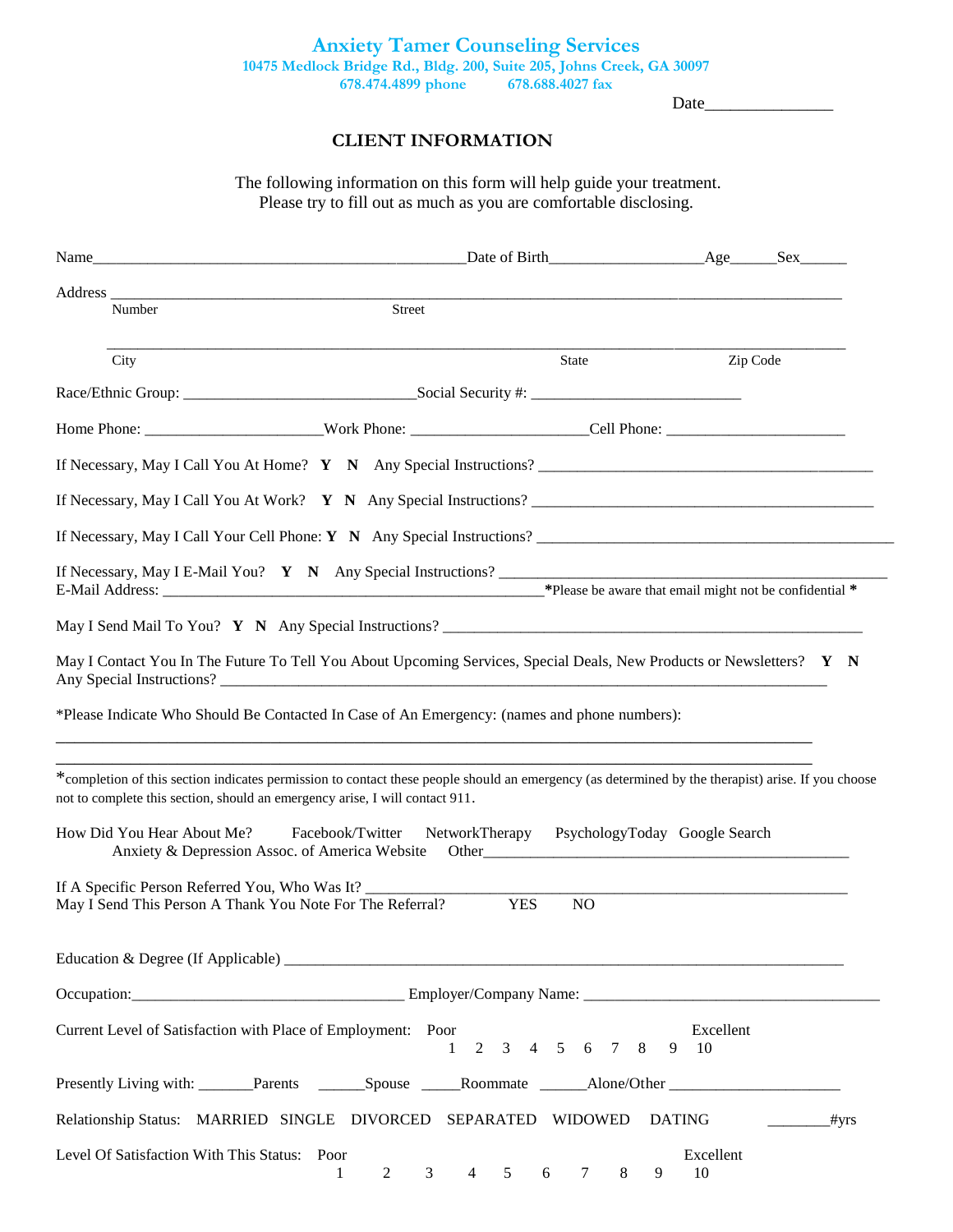|                                                                                             |        |                                            |                |                 | <b>FAMILY HISTORY</b> |        |                                                                                      |          |
|---------------------------------------------------------------------------------------------|--------|--------------------------------------------|----------------|-----------------|-----------------------|--------|--------------------------------------------------------------------------------------|----------|
| Please List Family Members' Names, Ages, & Relevant Information:                            |        |                                            |                |                 |                       |        |                                                                                      |          |
|                                                                                             |        |                                            |                |                 |                       |        |                                                                                      |          |
|                                                                                             |        |                                            |                |                 |                       |        | Living Deceased <u>Constant Cause of Death:</u>                                      |          |
|                                                                                             |        |                                            |                |                 |                       |        |                                                                                      |          |
|                                                                                             |        |                                            |                |                 |                       |        |                                                                                      |          |
|                                                                                             |        |                                            |                |                 |                       |        |                                                                                      |          |
|                                                                                             |        |                                            |                |                 |                       |        |                                                                                      |          |
|                                                                                             |        |                                            |                |                 |                       |        |                                                                                      |          |
|                                                                                             |        |                                            |                |                 |                       |        | Are your parents still married to each other? $Y \ N$ If divorced, how old were you? |          |
|                                                                                             |        |                                            |                |                 |                       |        |                                                                                      |          |
|                                                                                             |        |                                            |                |                 |                       |        |                                                                                      |          |
|                                                                                             |        |                                            |                |                 |                       |        |                                                                                      |          |
|                                                                                             |        |                                            |                |                 |                       |        |                                                                                      |          |
|                                                                                             |        |                                            |                |                 |                       |        |                                                                                      |          |
|                                                                                             |        |                                            |                |                 |                       |        |                                                                                      |          |
|                                                                                             |        |                                            |                |                 |                       |        |                                                                                      |          |
|                                                                                             |        |                                            |                |                 |                       |        |                                                                                      |          |
|                                                                                             |        |                                            |                |                 |                       |        |                                                                                      |          |
|                                                                                             |        |                                            |                |                 |                       |        |                                                                                      |          |
|                                                                                             |        | Describe the person's impact on your life: |                |                 |                       |        |                                                                                      |          |
|                                                                                             |        |                                            |                |                 |                       |        |                                                                                      |          |
|                                                                                             |        |                                            |                |                 |                       |        |                                                                                      |          |
| Please indicate any psychological difficulties experienced by other members of your family: | Father | Mother                                     | <b>Sisters</b> | <b>Brothers</b> | Aunts                 | Uncles | Grandparents                                                                         | Children |
| Panic Attacks                                                                               |        |                                            |                |                 |                       |        |                                                                                      |          |
| Anxiety                                                                                     |        |                                            |                |                 |                       |        |                                                                                      |          |
| Phobias                                                                                     |        |                                            |                |                 |                       |        |                                                                                      |          |
| <b>OCD</b>                                                                                  |        |                                            |                |                 |                       |        |                                                                                      |          |
|                                                                                             |        |                                            |                |                 |                       |        |                                                                                      |          |
| Bipolar                                                                                     |        |                                            |                |                 |                       |        |                                                                                      |          |
| Depression<br>Schizophrenia                                                                 |        |                                            |                |                 |                       |        |                                                                                      |          |
| Alcohol/Drugs                                                                               |        |                                            |                |                 |                       |        |                                                                                      |          |
| Eating D/O                                                                                  |        |                                            |                |                 |                       |        |                                                                                      |          |
| <b>Trauma History</b>                                                                       |        |                                            |                |                 |                       |        |                                                                                      |          |
| Suicide                                                                                     |        |                                            |                |                 |                       |        |                                                                                      |          |
| Physical Abuse                                                                              |        |                                            |                |                 |                       |        |                                                                                      |          |
| Sexual Abuse                                                                                |        |                                            |                |                 |                       |        |                                                                                      |          |
| ADHD / ADD                                                                                  |        |                                            |                |                 |                       |        |                                                                                      |          |

\_\_\_\_\_\_\_\_\_\_\_\_\_\_\_\_\_\_\_\_\_\_\_\_\_\_\_\_\_\_\_\_\_\_\_\_\_\_\_\_\_\_\_\_\_\_\_\_\_\_\_\_\_\_\_\_\_\_\_\_\_\_\_\_\_\_\_\_\_\_\_\_\_\_\_\_\_\_\_\_\_\_\_\_\_\_\_\_\_\_\_\_\_\_\_\_\_\_\_\_\_\_\_\_\_\_\_

Other: \_\_\_\_\_\_\_\_\_\_\_\_\_\_\_\_\_\_\_\_\_\_\_\_\_\_\_\_\_\_\_\_\_\_\_\_\_\_\_\_\_\_\_\_\_\_\_\_\_\_\_\_\_\_\_\_\_\_\_\_\_\_\_\_\_\_\_\_\_\_\_\_\_\_\_\_\_\_\_\_\_\_\_\_\_\_\_\_\_\_\_\_\_\_\_\_\_\_\_\_\_

Please list any significant life events that occurred in your childhood: \_\_\_\_\_\_\_\_\_\_\_\_\_\_\_\_\_\_\_\_\_\_\_\_\_\_\_\_\_\_\_\_\_\_\_\_\_\_\_\_\_\_\_\_\_\_\_\_\_\_\_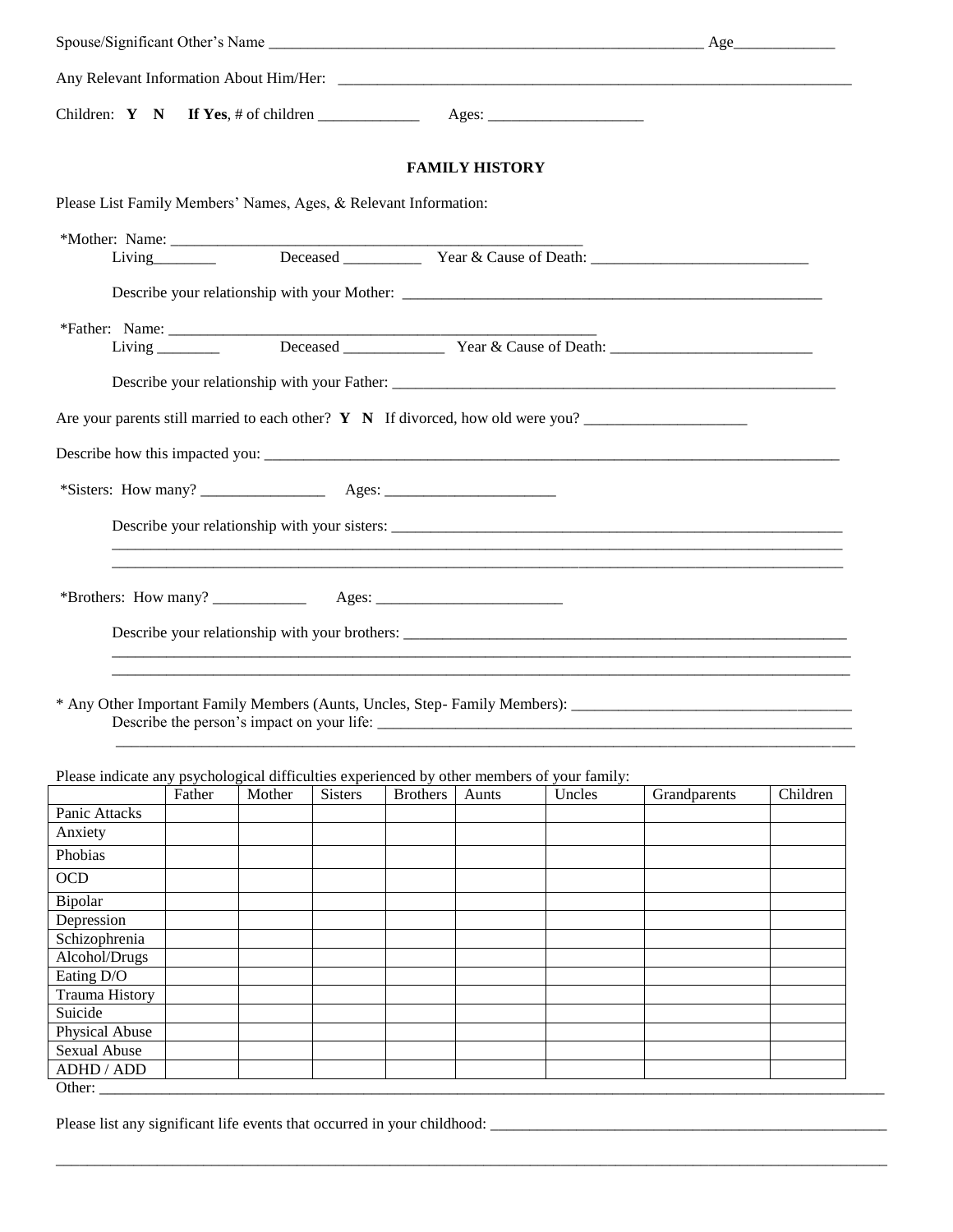| Current level of satisfaction with friends and overall support system: 1                                                            |                             | Poor<br>$\mathfrak{Z}$<br>$\overline{4}$<br>5<br>2                                                                    | Excellent<br>8<br>9<br>10<br>6<br>7 |  |  |  |
|-------------------------------------------------------------------------------------------------------------------------------------|-----------------------------|-----------------------------------------------------------------------------------------------------------------------|-------------------------------------|--|--|--|
|                                                                                                                                     |                             | MEDICAL HISTORY/INFORMATION                                                                                           |                                     |  |  |  |
|                                                                                                                                     |                             |                                                                                                                       |                                     |  |  |  |
|                                                                                                                                     |                             |                                                                                                                       |                                     |  |  |  |
| <b>Please List All Medications</b>                                                                                                  |                             |                                                                                                                       |                                     |  |  |  |
| Medication                                                                                                                          | Dosage (amount & times/day) | <b>Prescribing Doctor</b>                                                                                             | Reason                              |  |  |  |
|                                                                                                                                     |                             |                                                                                                                       |                                     |  |  |  |
|                                                                                                                                     |                             |                                                                                                                       |                                     |  |  |  |
|                                                                                                                                     |                             |                                                                                                                       |                                     |  |  |  |
| Significant Illnesses/Surgeries/Medical Hospitalizations:                                                                           |                             |                                                                                                                       |                                     |  |  |  |
| Do You Smoke/Use Tobacco? Y N                                                                                                       |                             |                                                                                                                       |                                     |  |  |  |
| Do You Consume Caffeine?                                                                                                            | Y N                         | If YES, How Much Per Day?                                                                                             |                                     |  |  |  |
| Do You Drink Alcohol?                                                                                                               | Y N                         |                                                                                                                       |                                     |  |  |  |
| Do You Use Any Non Prescription Drugs? Y N                                                                                          |                             | If Yes, What Kinds & How Often <b>Container and Container and Container</b> and Container and Container and Container |                                     |  |  |  |
| Have Any Of Your Friends or Family Members Voiced Concern About Your Substance Use?                                                 |                             |                                                                                                                       | Y<br>N                              |  |  |  |
| Have You Ever Been In Trouble Or In Risky Situations Because Of Your Substance Use?<br>Y<br>N                                       |                             |                                                                                                                       |                                     |  |  |  |
|                                                                                                                                     |                             | Have You Ever Been Hospitalized For A Psychiatric Reason? Y N If Yes, When, Where, How Long & Reason                  |                                     |  |  |  |
|                                                                                                                                     |                             |                                                                                                                       |                                     |  |  |  |
| Recent Increased Appetite: Recent Decreased Appetite: ___________                                                                   |                             |                                                                                                                       |                                     |  |  |  |
| Describe your sleeping habits: Approximate # of Hours of Sleep: ________ Difficulty getting to sleep: ____/ Staying Asleep: _______ |                             |                                                                                                                       |                                     |  |  |  |
| Do you exercise? Y N If yes, what activities do you do for exercise $&$ how often?                                                  |                             |                                                                                                                       |                                     |  |  |  |
|                                                                                                                                     |                             |                                                                                                                       |                                     |  |  |  |
|                                                                                                                                     |                             |                                                                                                                       |                                     |  |  |  |
| Do you want to include your faith/spirituality into our sessions? If so, how?                                                       |                             |                                                                                                                       |                                     |  |  |  |
| PRESENTING PROBLEM                                                                                                                  |                             |                                                                                                                       |                                     |  |  |  |
|                                                                                                                                     |                             |                                                                                                                       |                                     |  |  |  |

\_\_\_\_\_\_\_\_\_\_\_\_\_\_\_\_\_\_\_\_\_\_\_\_\_\_\_\_\_\_\_\_\_\_\_\_\_\_\_\_\_\_\_\_\_\_\_\_\_\_\_\_\_\_\_\_\_\_\_\_\_\_\_\_\_\_\_\_\_\_\_\_\_\_\_\_\_\_\_\_\_\_\_\_\_\_\_\_\_\_\_\_\_\_\_\_\_\_\_\_\_\_\_\_\_\_\_